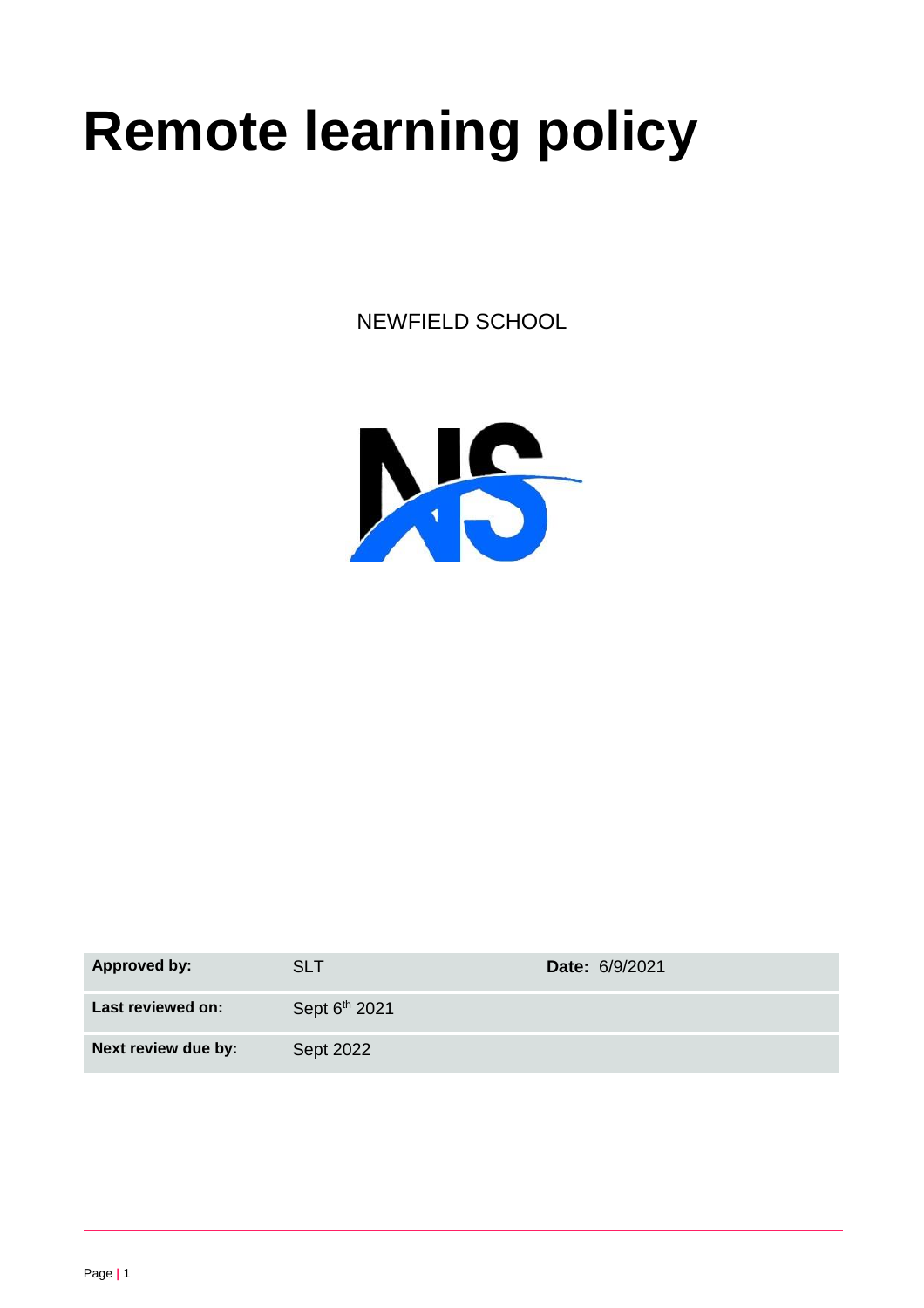# **Contents**

# <span id="page-1-0"></span>**1. Aims**

This remote learning policy for staff aims to:

- Ensure consistency in the approach to remote learning for pupils who aren't in school
- Set out expectations for all members of the school community with regards to remote learning
- Provide appropriate guidelines for data protection

# <span id="page-1-1"></span>**2. Roles and responsibilities**

## **2.1 Teachers**

When providing remote learning, teachers must be available between their normal working hours.

If they're unable to work for any reason during this time, for example due to sickness or caring for a dependent, they should report this using the normal absence procedure.

When providing remote learning, teachers are responsible for:

#### **Setting work:**

- $\circ$  Who they need to provide work for, including if they may need to cover for other classes
- o The amount of work they need to provide
- o Work needs to be set before 9am for the days work
- $\circ$  Where work should be uploaded (e.g. school website, remote learning platform) instructions for doing this need to also be given
- $\circ$  Co-ordinate with other teachers, including those teaching in school, to ensure consistency across the year/subject and to make sure pupils with limited access to devices can still complete the work

#### **Provide feedback:**

 $\circ$  When pupils complete work, feedback needs to be recorded and shared verbally and in writing

#### **Keeping in touch with pupils who aren't in school and their parents / carers:**

- $\circ$  Make regular contact via phone calls at least twice a week to check on welfare and progress of learning
- o Make regular contact via house visits at least once a week to check on welfare and progress of learning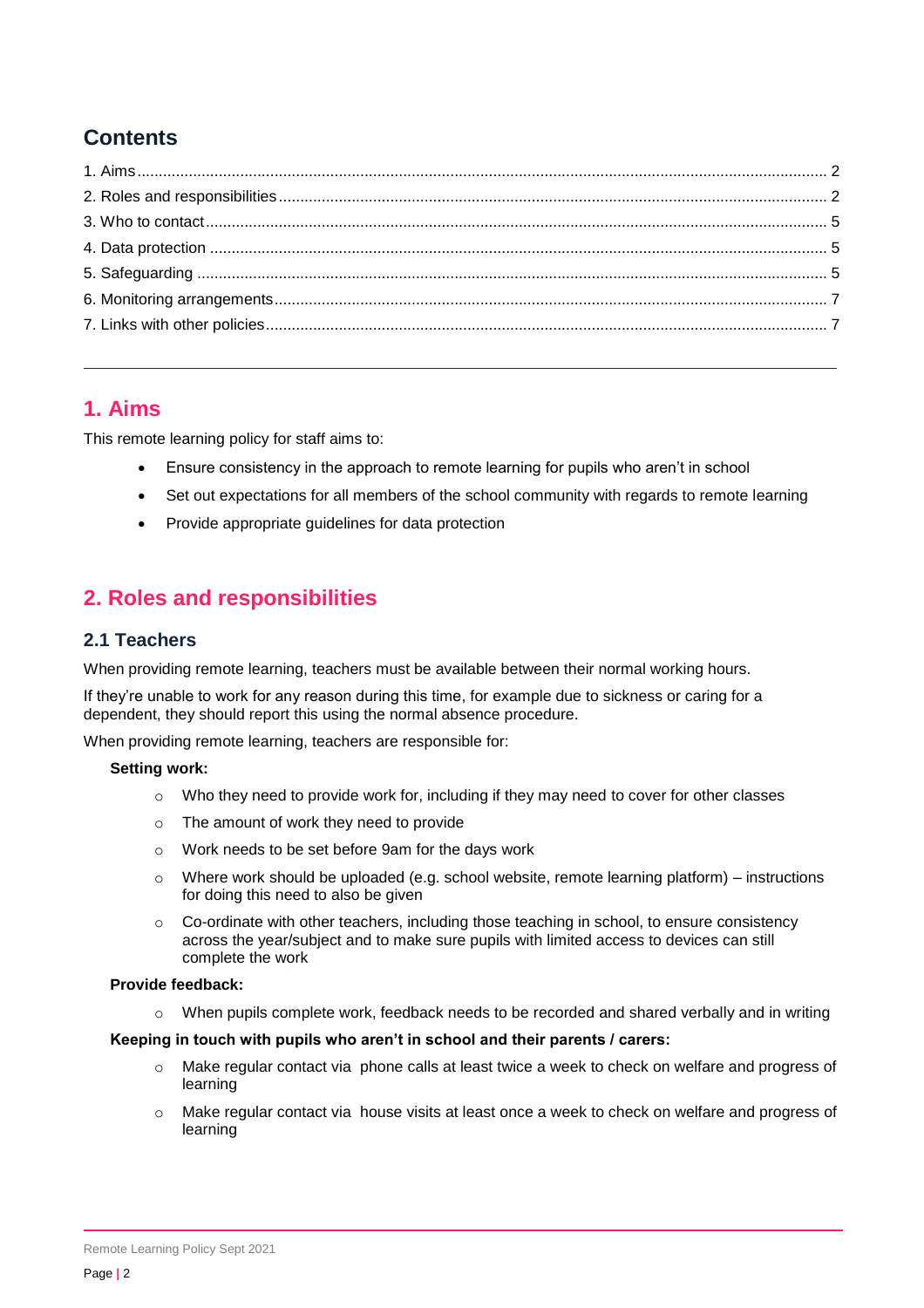- $\circ$  There is an expectation that teachers are available to answer any emails from parents and pupils that are received during a teachers working hours (teachers shouldn't answer emails outside of working hours)
- $\circ$  Any complaints or concerns shared by parents and pupils and any safeguarding concerns please refer through the normal way via CPOMS for DSL and SLT to pick up.
- o Record pupils engagement in order to track those pupils who fail to complete their work and completed monitoring form weekly which will be passed to SLT

#### **Attending virtual meetings**

- o Teachers will still be expected to attend any virtual meeting with staff, pupils or parents if necessary
- o Appropriate dress code is required when attending such meetings
- $\circ$  Please be aware of surroundings and ensure that the environment is appropriate (e.g. avoid areas with background noise, nothing inappropriate in the background)

## **2.2 Teaching assistants**

When assisting with remote learning, teaching assistants must be available between their normal working hours.

If they're unable to work for any reason during this time, for example due to sickness or caring for a dependent, they should report this using the normal absence procedure.

When assisting with remote learning, teaching assistants are responsible for:

#### **Supporting pupils who aren't in school with learning remotely –:**

o Which pupils and how they can support will be led by the class teacher:

#### **Attending virtual meetings**

- $\circ$  Teachers will still be expected to attend any virtual meeting with staff, pupils or parents if necessary
- o Appropriate dress code is required when attending such meetings
- $\circ$  Please be aware of surroundings and ensure that the environment is appropriate (e.g. avoid areas with background noise, nothing inappropriate in the background)

#### **2.3 Subject Co-ordinators**

Alongside their teaching responsibilities, subject Coordinators are responsible for:

- Considering whether any aspects of the subject curriculum need to change to accommodate remote learning
- Working with teachers teaching their subject remotely to make sure all work set is appropriate and consistent
- Working with other subject leads and senior leaders to make sure work set remotely across all subjects is appropriate and consistent, and deadlines are being set an appropriate distance away from each other
- Monitoring the remote work set by teachers in their subject explain how they'll do this, such as through regular meetings with teachers or by reviewing work set
- Alerting teachers to resources they can use to teach their subject remotely

#### **2.4 Senior leaders**

Alongside any teaching responsibilities, senior leaders are responsible for:

Co-ordinating the remote learning approach across the school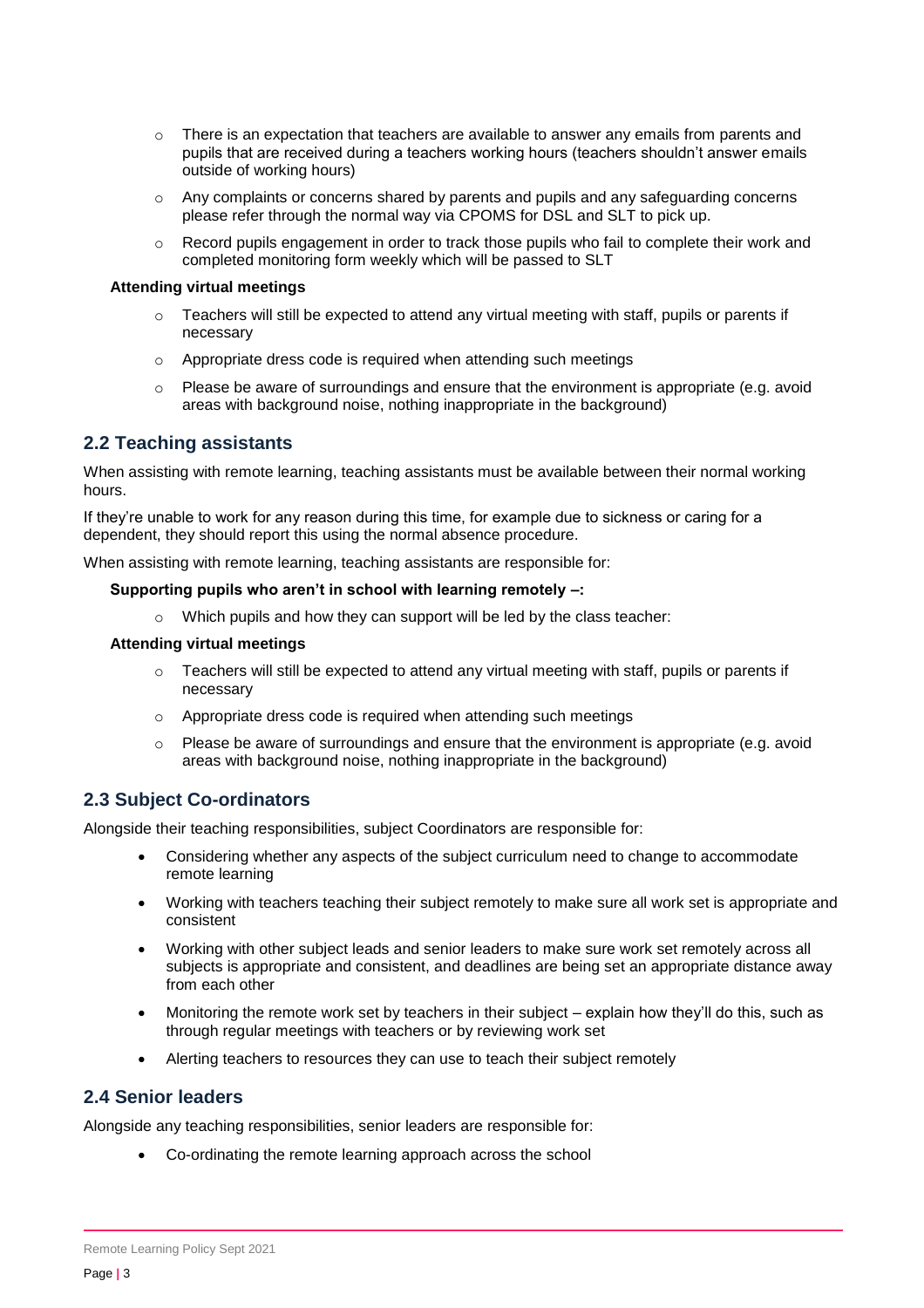- Monitoring the effectiveness of remote learning discussed as an agenda item in fortnightly SLT Strategy meeting and based on feedback and reports from teachers and subject leaders and reviewing work set and completion rates
- Monitoring the security of remote learning systems, including data protection and safeguarding considerations

## **2.5 Designated safeguarding lead**

The DSL is responsible for ensuring staff are aware of the following:

- All staff and volunteers must continue to act on any concerns they have about a child immediately. It is still vitally important to do this, both for children at school and those at home.
- As a reminder, all staff should continue to work with and support children's social workers, where they have one, to help protect vulnerable children.
- Staff and are aware that this difficult time potentially puts all children at greater risk.

## **2.6 IT support**

IT support staff (Chris Mountaine) is responsible for:

- Fixing issues with systems used to set and collect work
- Helping staff and parents with any technical issues they're experiencing
- Reviewing the security of remote learning systems and flagging any data protection breaches to the data protection officer
- Assisting pupils and parents with accessing the internet or devices

## **2.7 Pupils and parents**

Staff can expect pupils learning remotely to:

- Be contactable during the school day although consider they may not always be in front of a device the entire time
- Complete work to the deadline set by teachers
- Seek help if they need it, from teachers or teaching assistants
- Alert teachers if they're not able to complete work

Staff can expect parents with children learning remotely to:

- Make the school aware if their child is sick or otherwise can't complete work
- Seek help from the school if they need it
- Be respectful when making any complaints or concerns known to staff

#### **2.8 Governors**

#### **The governing body is responsible for:**

- Monitoring the school's approach to providing remote learning to ensure education remains as high quality as possible
- <span id="page-3-0"></span> Ensuring that staff are certain that remote learning systems are appropriately secure, for both data protection and safeguarding reasons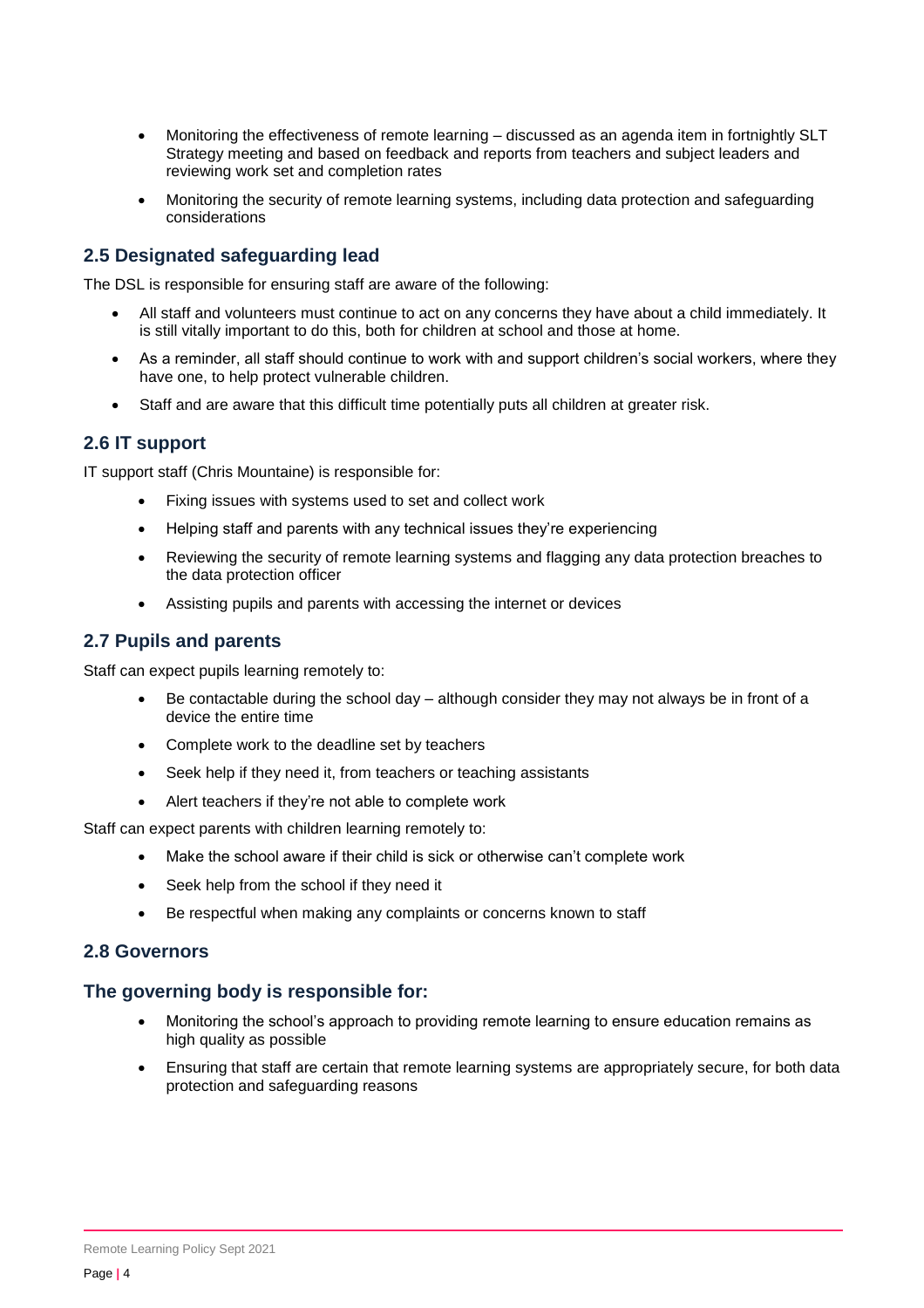## **3. Who to contact**

If staff have any questions or concerns about remote learning, they should contact the following individuals:

- Issues in setting work talk to the relevant subject lead or SLT
- $\bullet$  Issues with IT talk to IT support (Chris Mountaine)
- Issues with their own workload or wellbeing talk to SLT
- $\bullet$
- Concerns about data protection talk to the SLT
- Concerns about safeguarding talk to the DSL / SLT

# <span id="page-4-0"></span>**4. Data protection**

## **4.1 Accessing personal data**

When accessing personal data for remote learning purposes, all staff members will:

Access the data utilising laptops provided by school rather than their own personal devices

#### **4.2 Processing personal data**

Staff members may need to collect and/or share personal data such as school email addresses as part of the remote learning system. As long as this processing is necessary for the school's official functions, individuals won't need to give permission for this to happen.

However, staff are reminded to collect and/or share as little personal data as possible online.

#### **4.3 Keeping devices secure**

All staff members will take appropriate steps to ensure their devices remain secure. This includes, but is not limited to:

- Keeping the device password-protected strong passwords are at least 8 characters, with a combination of upper and lower-case letters, numbers and special characters (e.g. asterisk or currency symbol)
- Making sure the device locks if left period of time inactive for a
- Not sharing the device among family or friends
- Installing antivirus and anti-spyware software
- Keeping operating systems up to date always install the latest updates

# <span id="page-4-1"></span>**5. Safeguarding**

All staff and volunteers must continue to act on any concerns they have about a child immediately. It is still vitally important to do this, both for children at school and those at home.

As a reminder, all staff should continue to work with and support children's social workers, where they have one, to help protect vulnerable children.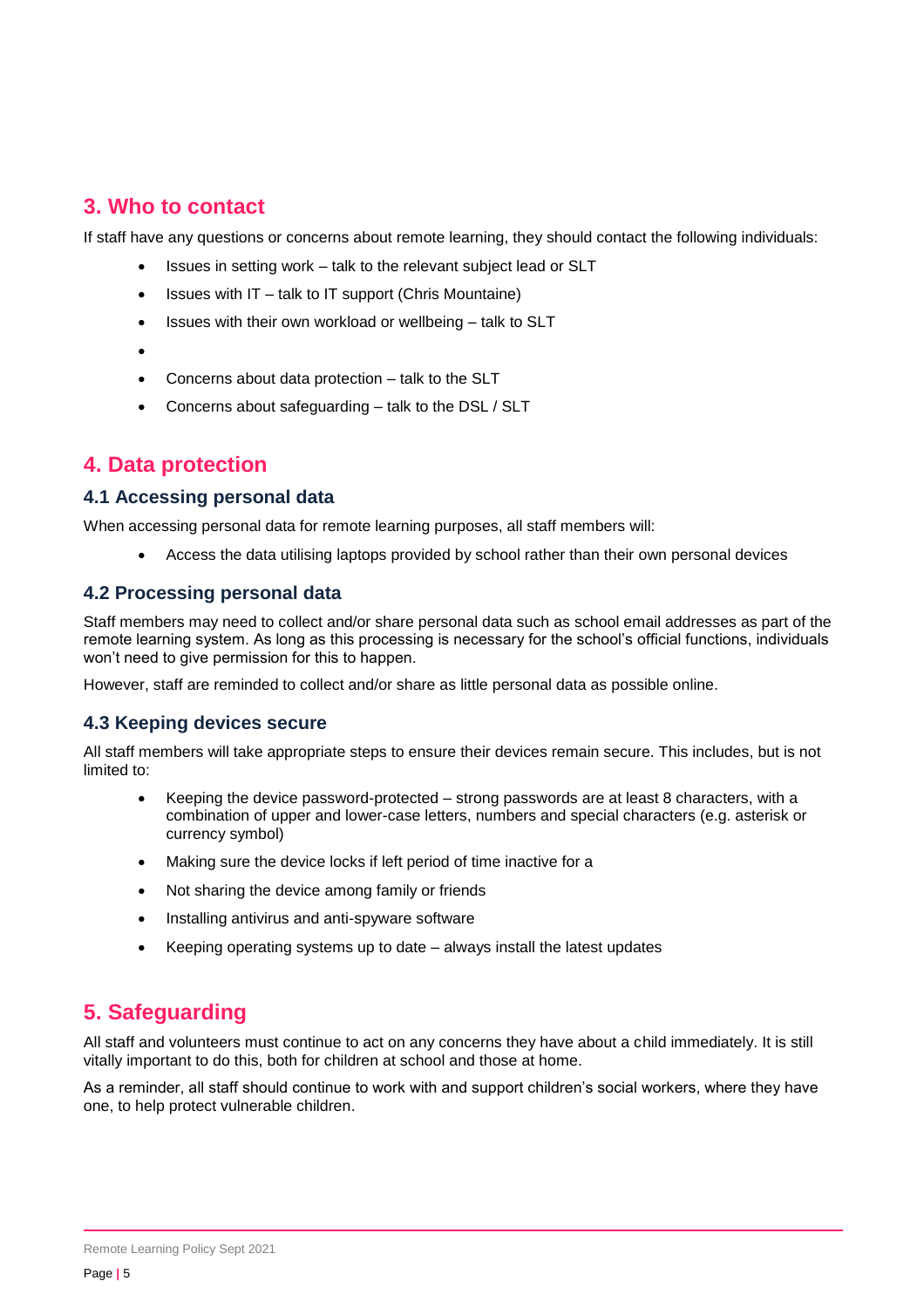We will continue to work with children's social care, with virtual school heads for looked-after and previously looked-after children, and with any other relevant safeguarding and welfare partners, to help keep children safe.

We will continue to follow the principles set out in part 4 of Keeping Children Safe in Education.

Staff should continue to act on any concerns they have immediately – whether those concerns are about staff/supply teachers/volunteers working on site or remotely.

We will continue to refer adults who have harmed or pose a risk of harm to a child or vulnerable adult to the Disclosure and Barring Service (DBS).

We will continue to refer potential cases of teacher misconduct to the Teaching Regulation Agency. We will do this using the email address [Misconduct.Teacher@education.gov.uk](mailto:Misconduct.Teacher@education.gov.uk) for the duration of the COVID-19 period, in line with government guidance.

Staff and volunteers will continue to be alert to any signs of abuse, or effects on pupils' mental health that are also safeguarding concerns, and act on concerns immediately.

The school will maintain contact with children who are at home. Staff will try to speak directly to children at home to help identify any concerns. They will use school phones and devices to make calls home. Or, if necessary they will use personal phones but they will withhold their personal number.

Staff will look out for signs like:

- Not completing assigned work or logging on to school systems
- No contact from children or families
- Seeming more withdrawn during any class check-ins or video calls

Where staff are interacting with children online, they will continue to follow our existing staff behaviour policy/code of conduct/IT acceptable use policy.

Staff will continue to be alert to signs that a child may be at risk of harm online, and act on any concerns immediately, following our reporting procedures.

We will make sure children know how to report any concerns they have back to our school, and signpost them to other sources of support too.

We will make sure parents and carers:

Are aware of the potential risks to children online and the importance of staying safe online

Know what our school is asking children to do online, where relevant, including what sites they will be using and who they will be interacting with from our school

Are aware that they should only use reputable online companies or tutors if they wish to supplement the teaching and resources our school provides

Know where else they can go for support to keep their children safe online